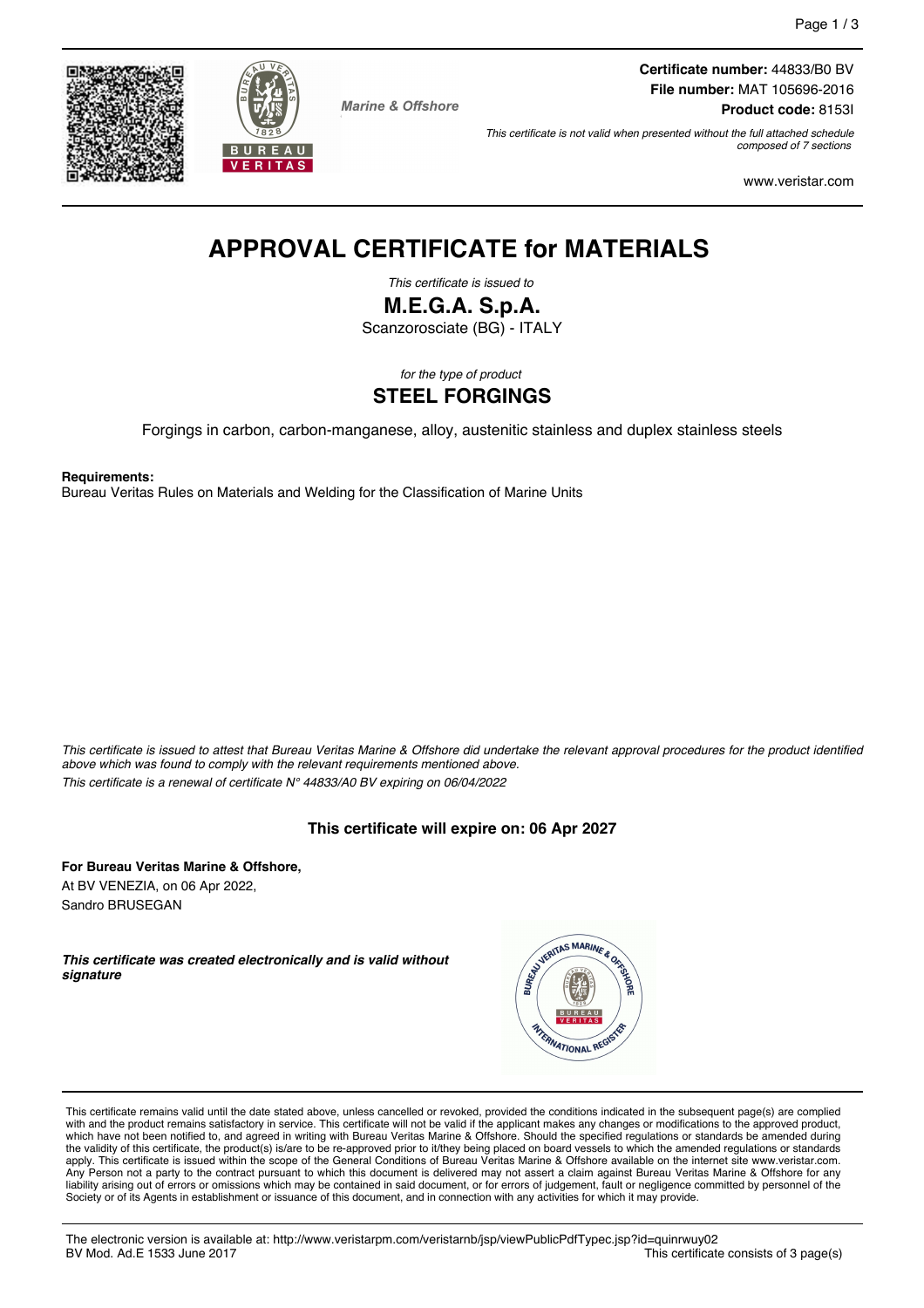## **THE SCHEDULE OF APPROVAL**

#### **1. PRODUCT DESCRIPTION :**

Forgings fittings for marine applications such as tees, elbows, sleeves etc.

| Type of steel                                                         | Max. Weight         | <b>Typical tested grades</b>                                                    |
|-----------------------------------------------------------------------|---------------------|---------------------------------------------------------------------------------|
| Carbon steels<br>Carbon-manganese steels                              | Weight up to 100 kg | Grade LF2 Cl.1 according to ASTM A350<br>Grade A105 according to ASTM A105      |
| Alloy steels<br>Low-alloy steels                                      | Weight up to 50 kg  | Grade F11 and F91 according to ASTM A182                                        |
| Austenitic stainless steels<br>Duplex and Superduplexstainless steels | Weight up to 100kg  | Grade F304L according to ASTM A182<br>Grades F51 and F53 according to ASTM A182 |

No steelmaking. Forgings made from round or square bars. Closed die forging by press; heat treatment as applicable. Minimum forging ratio 3:1.

#### **2. DOCUMENTS AND DRAWINGS :**

2.1 - Documents issued by M.E.G.A. S.p.A.:

- Die forging facility, General brochure, List of manufacturing and handling equipement, List of quality control equipment, Organization chart, List of raw material supplier submitted March 2016.

- Quality personnel list QSF-L2 Rev.01 dated 04/02/2012,

- Procedure QC-11 Rev.02 dated 19/11/2013, QC-10 Rev.01 dated 16/06/2014, MFG-06 Rev.01 dated 02/01/2013, Ref.MFG-01 Rev.02 dated 14/02/2013, QC-08 Rev.02 16/06/2014, MFG-08 Rev.0 27/07/2011, MFG-07 Rev.0 22/07/2011.

#### **3. TEST REPORTS :**

3.1 - Test reports issued by M.E.G.A. S.p.A.:

- Test reports Specimen NKBL for grade LF2 Cl.1 Heat 09/35987 dated July 2016.

- Test reports Specimen NKBX for grade F11 Heat 25302 dated July 2016.
- Test reports Specimen NKBU for grade A105 Heat 13/39248 dated July 2016.
- Test reports Specimen NKCA for grade F91 Heat 601403 FC-RM dated July 2016.
- Test reports Specimen NKCB for grade F304L Heat 426570 dated July 2016.
- Test reports Specimen NKCC for grade F51 Heat 92005 dated July 2016.
- Test reports Specimen NKCD for grade F53 Heat 91992 dated July 2016.

#### **4. APPLICATION / LIMITATION :**

As per Bureau Veritas Rules for Classification.

Chemical composition, tensile properties and Charpy-V notch test requirements are to be as per Bureau Veritas rules NR216 and/or alternative specification mentioned on reviewed drawings, as applicable.

#### **5. PRODUCTION SURVEY REQUIREMENTS :**

5.1 - The steel forgings are to be supplied by M.E.G.A. S.p.A. in compliance with the type and the requirements described in this certificate.

5.2- This type of product is within the category IBV of Bureau Veritas Rule Note NR320.

5.3- BV product certificate is required.

#### **6. MARKING OF PRODUCT :**

As per Bureau Veritas Rules for Classification.

#### **7. OTHERS :**

This certificate replaces approval No.44833/A0 BV.